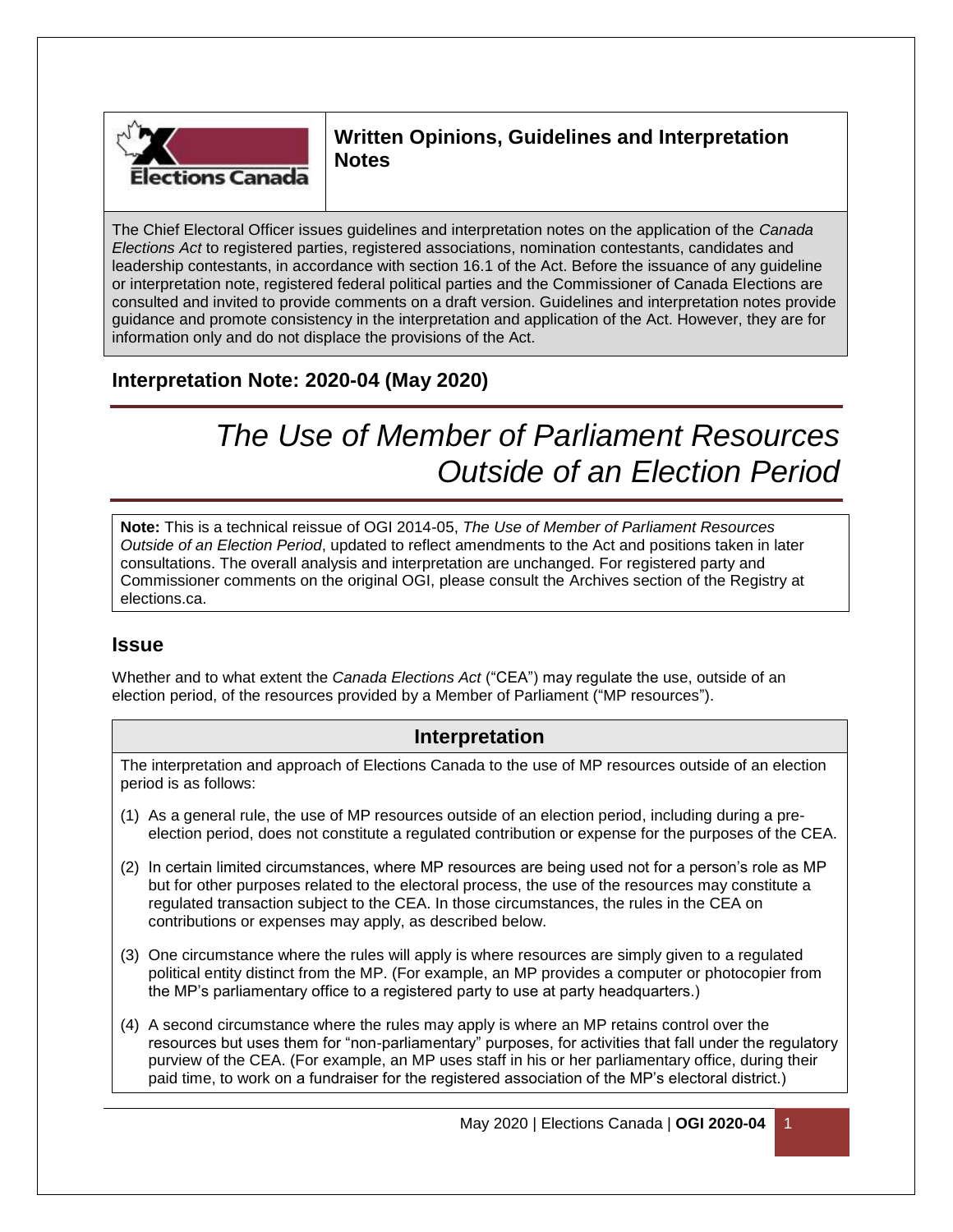(5) While the list of regulated activities should not be closed, the application of the CEA to the use of MP resources is restricted to situations where it is clear that the activity cannot reasonably be related to a parliamentary function. The simple fact that a resource is used in a partisan manner or to advance partisan interests is not sufficient to make it subject to the CEA.

The consequences of a finding that one of these non-parliamentary activities is regulated under the CEA include the following (depending on the particular facts):

- The value represented by the activity or resource may be treated as a non-monetary contribution from the MP to the recipient entity (party, association, candidate, nomination contestant or leadership contestant). A contribution is subject to the rules on individual contribution limits for the contributor, and to the rules on excessive contributions and reporting for the recipient entity.
- The value of the activity or resource may also be viewed as an expense that is regulated under the CEA. Political entities regulated under the CEA must report expenses. For some entities, the expenses are subject to limits.
- If an MP's use of parliamentary resources promotes or opposes a regulated entity, is not related to a parliamentary function and is not clearly accepted or received by the benefiting entity, it may be treated as a third party regulated activity. This may be the case during a by-election in another electoral district (e.g. an MP uses their parliamentary resources to support the party's candidate in that by-election) or during the pre-election period of a fixed-date general election in which the MP is not running again (e.g. a retiring MP uses their parliamentary resources to support their successor).
- Third party regulated activities (partisan activities, election surveys, partisan advertising and election advertising) are subject to financial limits, and to registration and reporting requirements. Third parties are also prohibited from colluding with other regulated entities. See the *Political Financing Handbook for Third Parties, Financial Agents and Auditors* at elections.ca for details.
- In its role of administering the CEA and assessing compliance during audits, Elections Canada may ask political entities questions or request information from them if one of these scenarios comes to its attention. Where appropriate, the Chief Electoral Officer may request that a return be amended or updated to reflect the relevant contribution or expense.

## **Background**

Elections Canada has received several inquiries on the use of resources provided by law to MPs. In particular, there have been questions about whether the use of MP resources in specific situations **outside of an election period** is regulated under the CEA. The questions in each case were whether the activity was "parliamentary," whether it might constitute a contribution under the CEA, and what the implications might be of such a finding.

## **Legal Framework**

The CEA deals with various activities related to the electoral process. The purpose of the CEA is distinct from that of the *Parliament of Canada Act* and the *Members By-law* under that Act.

Two concepts in the CEA are key to the discussion in this note. Those are "contribution" and "expense." Contributions are linked to both limits and reporting requirements. The notion of an "expense" breaks down into further categories, depending on which political entity or activity is in question. For example, a larger category of expense, for a candidate, is an "electoral campaign expense." Expenses are subject to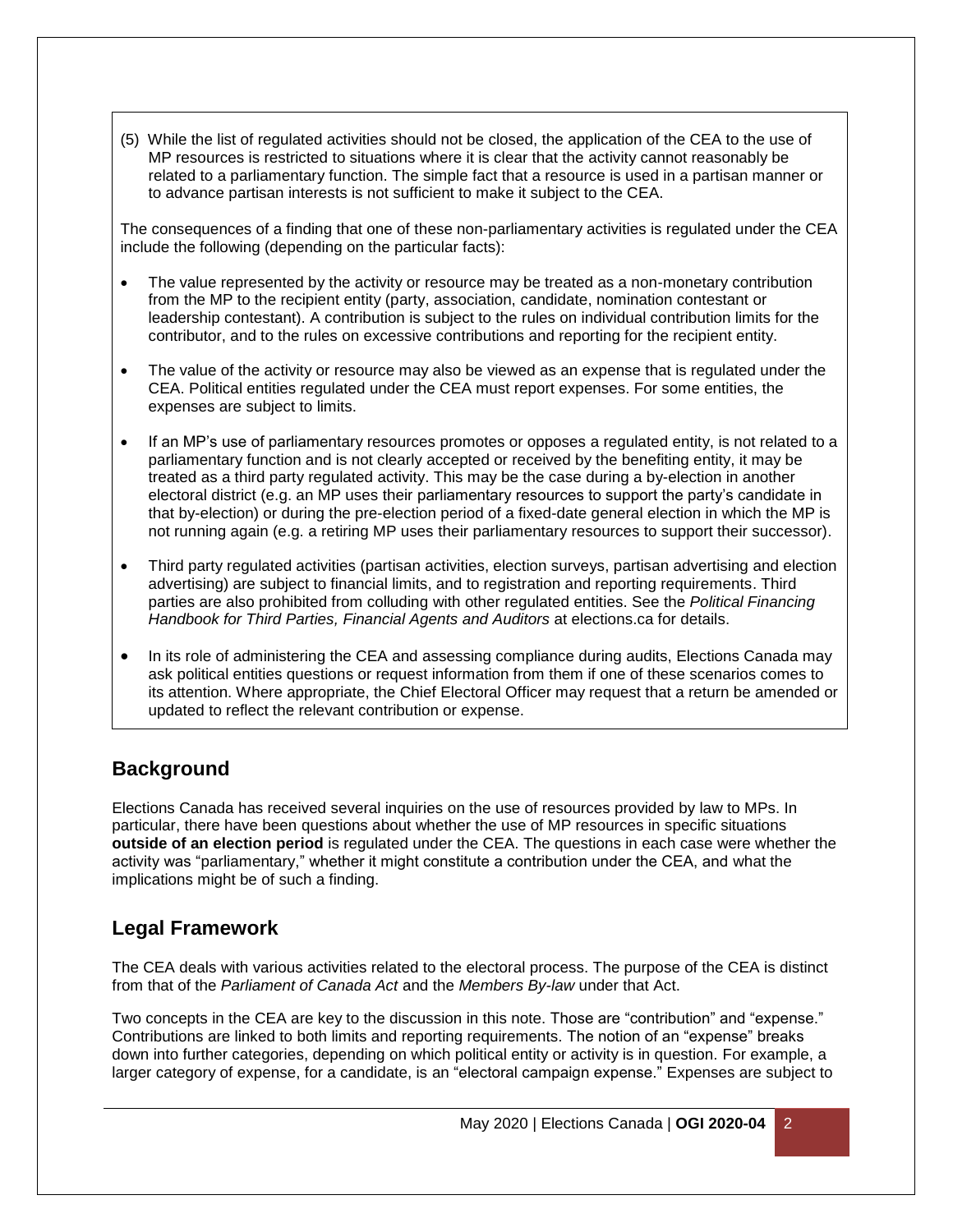various types of reporting requirements and may be subject to limits as well. Some of these terms have legal definitions. Interpreting and applying these concepts is important.

Under the CEA:

- An individual may make a contribution to a political entity.
- A contribution is monetary or non-monetary. A monetary contribution is an amount of money provided that is not repayable. A non-monetary contribution is the commercial value of a service, other than volunteer labour, or of property or of the use of property or money to the extent that they are provided without charge or at less than their commercial value. The term "commercial value" has a legal definition.
- There are controls on who may receive a contribution for the recipient entity.
- There are limits on the amounts that may be contributed, which vary depending on the entity and time period.
- Ineligible or excessive contributions that are received must be either returned or paid to the Receiver General, as specified in the CEA.
- Contributions must be reported to Elections Canada.
- There are limits on the amounts that candidates and registered parties may incur in election expenses, and limits on nomination contestants' nomination contest expenses.
- There are limits on the amounts that a third party may incur in regulated expenses in a pre-election period or election period (i.e. partisan activity expenses, election survey expenses, partisan advertising expenses and election advertising expenses).
- In a pre-election period, a third party includes a person other than a nomination contestant or potential candidate. In this context, a potential candidate means someone who is selected in a nomination contest, is deemed to be a candidate because they have conducted political financing transactions, or has the support of a political party to be a candidate of that party.
- There are prohibitions on collusion between a third party and various regulated entities, including between a third party and a potential candidate in a pre-election period.
- Expenses regulated under the CEA must be reported to Elections Canada. Reporting requirements apply to:
	- election expenses and electoral campaign expenses of a candidate
	- election expenses of a registered party
	- campaign and contest expenses of leadership and nomination contestants
	- regulated expenses of a registered third party
	- annual financial statements (which include expenses) of a registered party or electoral district association

Non-compliance in any of these areas may, on the Chief Electoral Officer's instruction, be the subject of audit and administrative action by Elections Canada or of a referral to the Commissioner of Canada **Elections**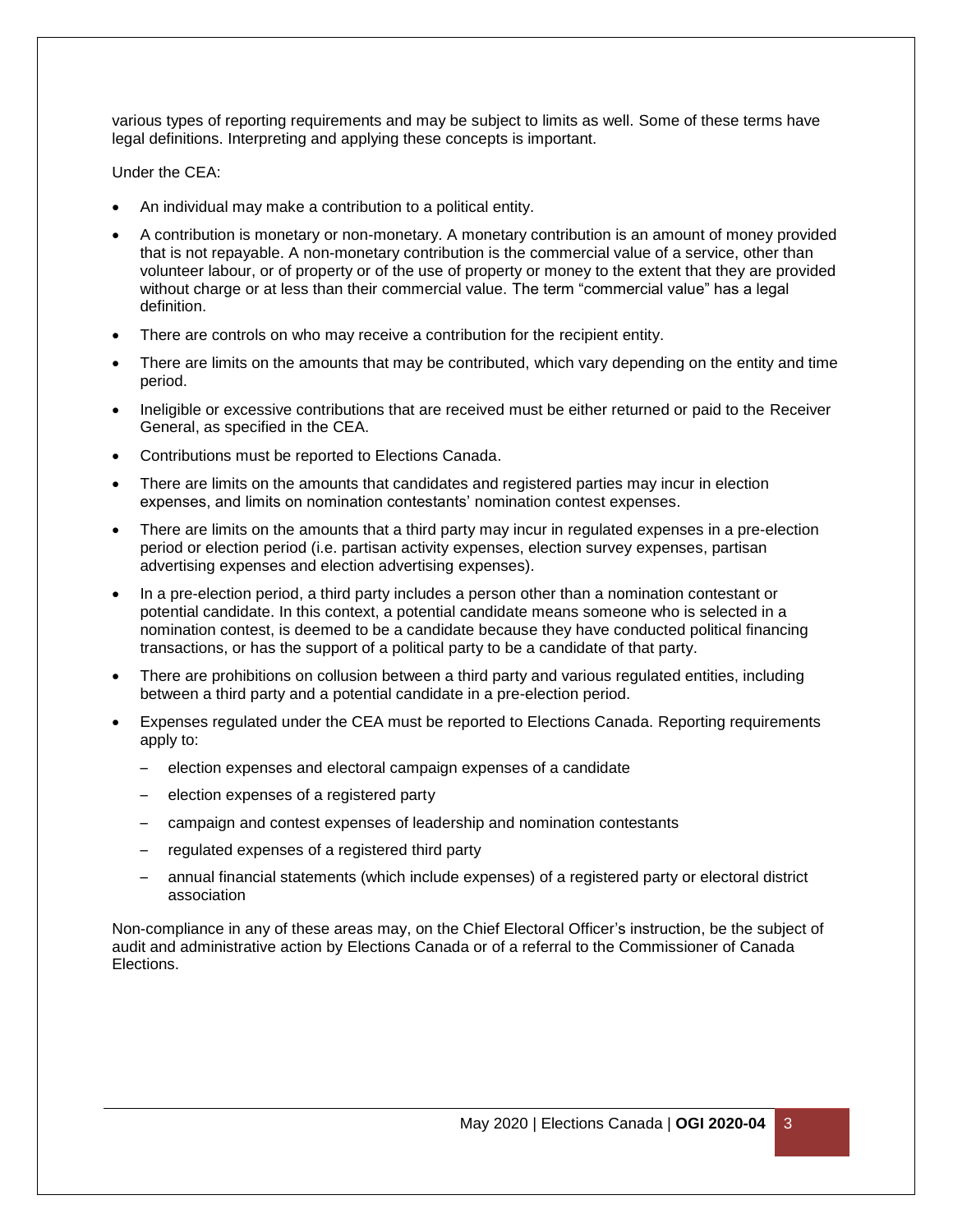## **Considerations**

#### **a. Elections Canada has dealt with similar issues related to MP resources used during an election period**

Elections Canada has addressed similar issues in relation to householders and other advertising transmitted by MPs during an election period. Over time and with the benefit of different fact situations, it was possible to establish criteria to guide the application of the CEA in those situations. The discussion below illustrates the difficulties in arriving at an overall approach, and the overlap between parliamentary and electoral activities.

MPs are permitted by the terms of the *Members By-law* to print up to four "householders" per year using their MP office budget. One privilege that the *Canada Post Corporation Act* (not the By-law) provides to MPs is a free postage benefit allowing a Member of the House of Commons to send up to four mailings of printed matter without further address than "householder," "boxholder," "occupant" or "resident." These are commonly called householders.

Under the *Canada Post Corporation Act*, these privileges for MPs begin on the day that the Chief Electoral Officer gives notice of their election and end 10 days after the day they cease to be MPs.

Elections Canada has considered the question of how the exercise of these privileges may raise questions of application of the CEA. Prior to 2000, the agency reviewed proposed householders that MPs intended to send out after the issue of the writs. This review was intended to determine if the householder would "directly promote" the MP, and thus be an election expense. In 2000, Elections Canada informed the House of Commons that it would no longer be engaging in this review. Instead, the agency adopted its present position on householders sent out during the election period. That position is stated in the current *Political Financing Handbook for Candidates and Official Agents* (November 2019):

A Member of Parliament who is running as a candidate in an election might issue a householder during the election period. This is an election expense and, if not paid by the campaign, a non-monetary contribution from the member.

If a householder is in transit on the day the election is called and the candidate does not have the ability to stop the delivery, it will not be considered an election expense even though the actual delivery will take place during the election period. However, any householder distributed in the 36 days preceding a fixeddate election will be considered an election expense. (p. 72)

The basis for this position is that a document sent out by an MP during an election period is inevitably going to be promotional. As a result, a householder sent out once an election is called will always be an election expense. This position persists despite the 10-day period mentioned in the *Canada Post Corporation Act*.

The Board of Internal Economy of the House of Commons has established a position complementary to that of Elections Canada. If an MP's householder will be sent out during an election period and the timing is such that it could be stopped, the MP is asked to sign a form expressly directing that the printing and mailing proceed.

Elections Canada's approach effectively treats the householder that is intentionally sent during an election period in the same way as other mailed campaign advertising that is an election expense. It also has the consequence that the MP (now candidate) may become the contributor of a non-monetary contribution to his or her campaign of the value represented by the householder, since the MP had control of the resources used to conduct the mailing. This would be subject to the candidate's individual contribution limit. Alternatively, Elections Canada has accepted that if the cost associated with the householder is paid from campaign funds, it is an election expense but not a contribution from the candidate.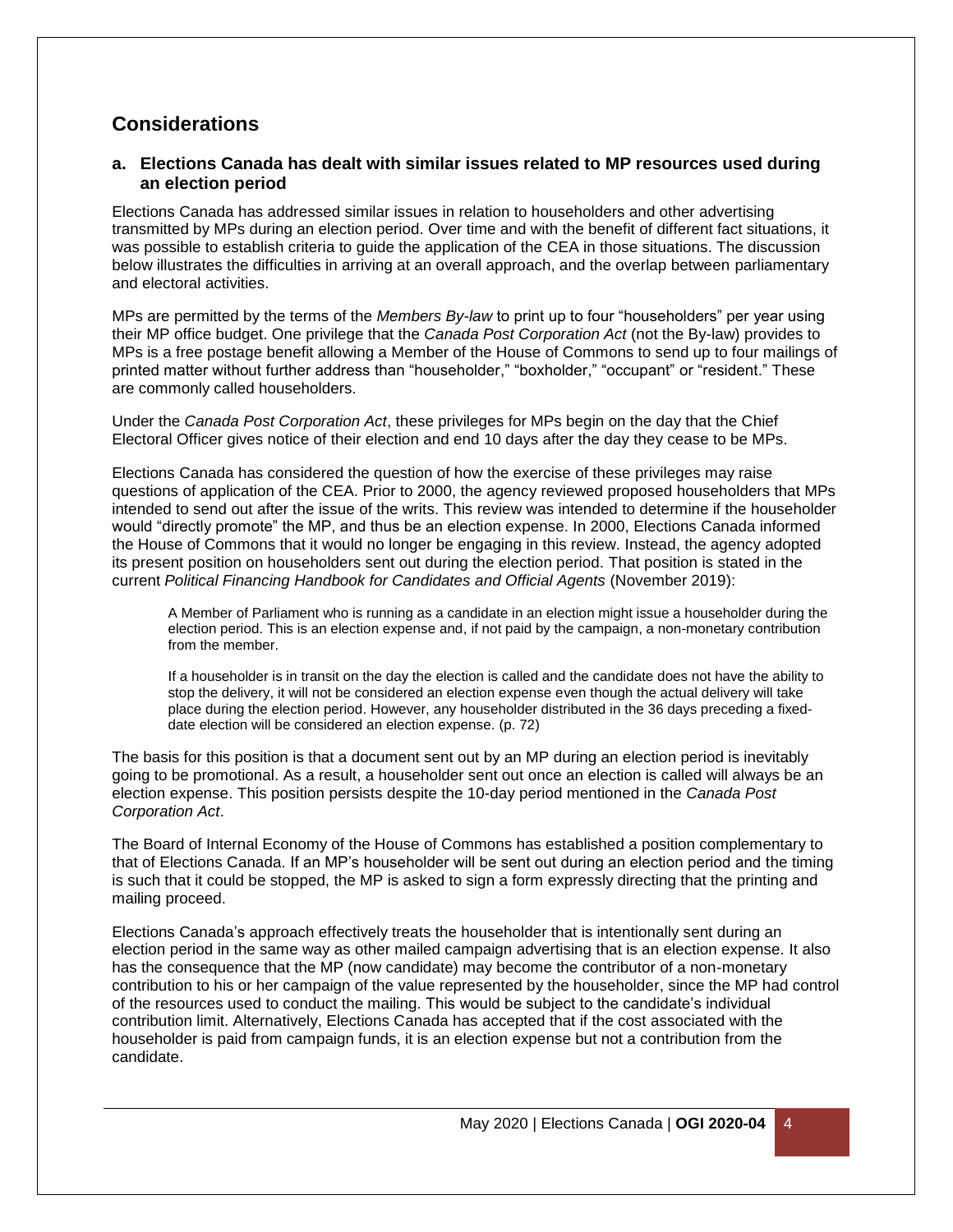The House of Commons has provided direction for MPs on their use of resources during an election in the *Members' Allowances and Services Manual*, in the chapter "Dissolution of Parliament."

Elections Canada has taken similar positions on other resources given to MPs that are used or that continue in place during an election period. For example, some or all of the costs related to MP websites, billboards, advertising and greeting cards that are paid from an MP's office budget constitute election expenses if used or continued during the election period.

#### **b. Materials used outside of an election period do not usually raise issues under the**  *Canada Elections Act*

Over the years, Elections Canada has received many complaints about material such as householders, perceived to be promotional advertising for the candidate or party, sent outside of the election period. Complainants generally see this as campaigning outside of an election and say it should be prohibited. In responding, the agency has explained that such communications are not election advertising or election expenses, as a key element of both concepts is activity that occurs during an election period. (See the definitions of "election expense" at section 376 and "election advertising" at section 2.) Therefore, Elections Canada has informed the complainants that such mailings are not regulated under the CEA.

A different but related question is whether householders sent outside of the election period might constitute an "electoral campaign expense" – that is, an "expense reasonably incurred as an incidence of the election" – and a concomitant contribution. This wider category of expense includes more than "election expenses" and is not limited to goods or services used during the election period. An "electoral campaign expense" that is not an "election expense" is not subject to a limit.

Elections Canada's view is that the expenses for these householders were incurred not as an incidence of any election, but as an incidence of the MP's functions. A person who owns a shoe store and promotes his or her business, then subsequently becomes a candidate, has not been incurring electoral campaign expenses from the shoe store promotion. By the same token, a person who is an MP is not incurring an electoral campaign expense in performing his or her job as MP.

#### **c. Democratic values must be considered: the role of an MP, neutrality of Elections Canada and role of Parliament**

There are several reasons to be wary of attempting to broadly apply the CEA to the use of MP resources outside of an election period.

Elections Canada acknowledges that much of what MPs do as MPs, and for which they receive resources, may overlap with what candidates do to promote themselves before and during the election period. The CEA should not be interpreted in a manner that interferes with parliamentary functions, even if those functions are performed in a partisan manner. Outside of an election period, the agency has been, and will continue to be, very wary of bringing MP resources within the scope of the CEA or being seen as interfering in matters internal to Parliament.

In law, it will be difficult to make the argument that the MP is using the resources as an incidence of a campaign rather than as an incidence of his or her duties as an MP. Given that MP duties are broadly defined, an MP will likely be able to make a convincing argument that the use of resources outside of an election period is for a reason other than a campaign.

The actions of an elected MP in communicating with electors are at the heart of Canada's democracy, and at the heart of an MP's parliamentary function. An interpretation of the CEA that infringes on the capacity of MPs to perform their role as they see fit, and that treats these parliamentary activities as an offence, is at odds with the country's parliamentary tradition. It would draw Elections Canada into difficult, if not impossible, attempts to distinguish acceptable MP conduct that is not subject to the CEA from partisan activity that is.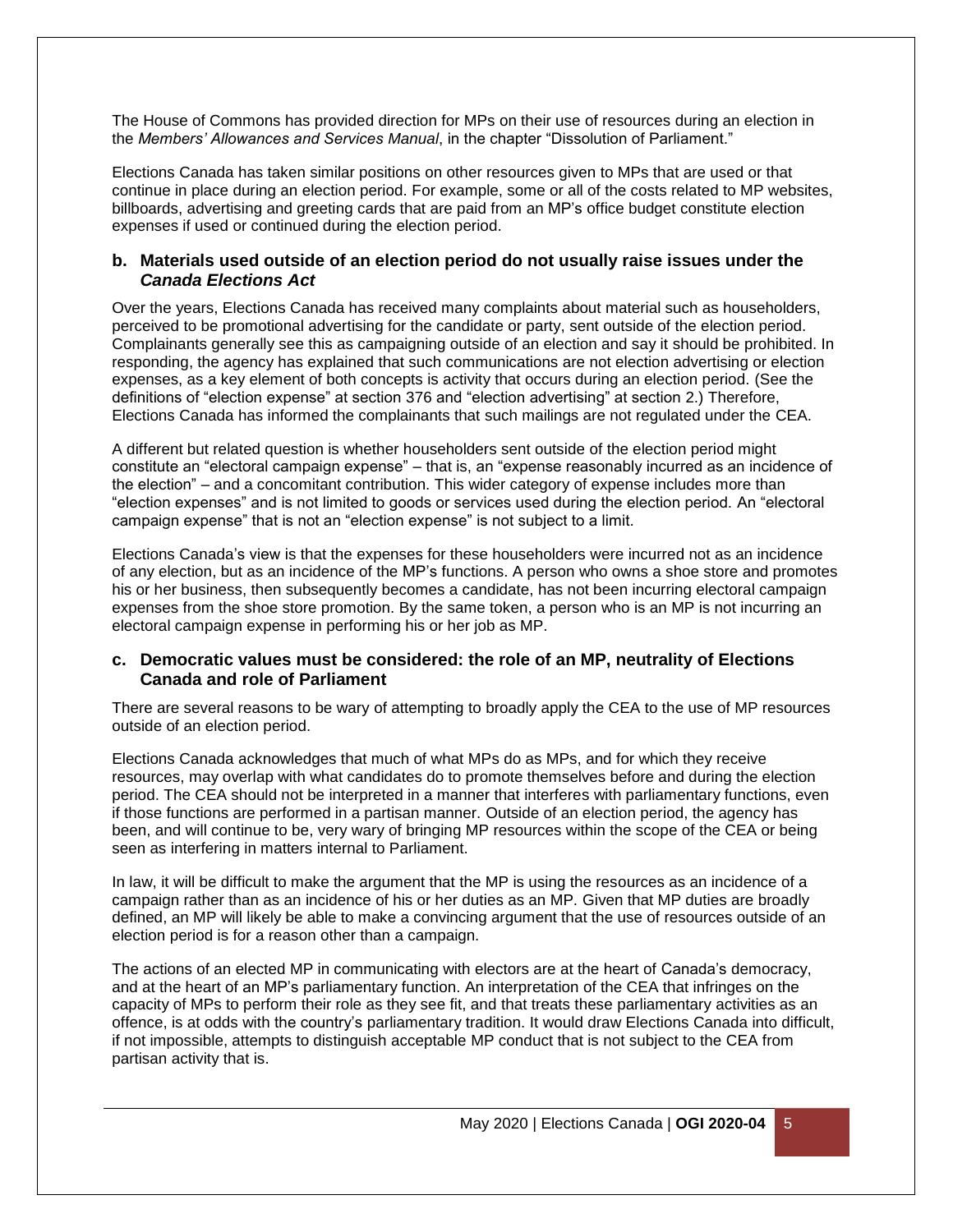The House of Commons, through the Board of Internal Economy, regulates and controls the use of resources provided to MPs under the *Members By-law*, made pursuant to the *Parliament of Canada Act*. The By-law contains restrictions on the use of the "funds, goods, services and premises provided by the House of Commons to a Member under the *Parliament of Canada Act*." These resources are listed in Part 2 of the By-law. They include a parliamentary and a constituency office, office furniture and equipment, printing services (except specified items related to partisan or election activities), administration of the free mailing privileges, and computer and telecommunications services and support. The By-law also deals with the office budget; it lists the expenditures for which it may be used, including paying employees and purchasing office supplies. The By-law states that MP resources provided under the *Parliament of Canada Act* may be used for parliamentary functions, which are expressly defined as including certain activities "performed in a partisan manner". However, other "partisan" activities are not permitted.

The Board's rules are useful as information, and provide guidance on what is "parliamentary" and what is not, but they must be used with caution. They assist with Elections Canada's interpretation, but should not guide it. They do signal that there are a forum and a statute, distinct from Elections Canada and the CEA, that govern the use of MP resources.

#### **d. The** *Canada Elections Act* **should apply to the use of some parliamentary resources outside of an election period**

There may be some exceptional cases where the CEA will apply to the use of MP resources outside of an election period. This is so where it is clear that the activity cannot reasonably be related to a parliamentary function.

The first general situation is where an MP simply gives or donates his or her parliamentary resources to an entity that is regulated by the CEA, such as a registered party or registered electoral district association. This will be most evident when it is an entity to which the MP, in his or her role as MP, does not have a direct business or administrative connection (e.g. the registered party, or another candidate's campaign). For example, an MP provides a computer or photocopier from the MP's parliamentary office to a registered party to use at party headquarters. In this situation, the MP may be making a contribution by giving control over the resources to the other entity, assuming there is evidence that the other entity has accepted the contribution.

The second general situation is where an MP uses his or her parliamentary resources to benefit a regulated entity (including himself or herself as a candidate, nomination contestant or leadership contestant). In this situation, the MP is directing that the parliamentary resources be used for a purpose that is essentially electoral or contest-related only, and that has no connection to his or her duties as MP. For example, an MP uses staff in his or her parliamentary office, during their paid time, to work on a fundraiser for the registered association of the MP's electoral district.

In both situations, the determination will be largely fact-specific. However, the second situation requires an intermediate analysis: When is an MP's use of resources considered to be for purposes unrelated to the functions of an MP, but instead for purposes that fall under the CEA?